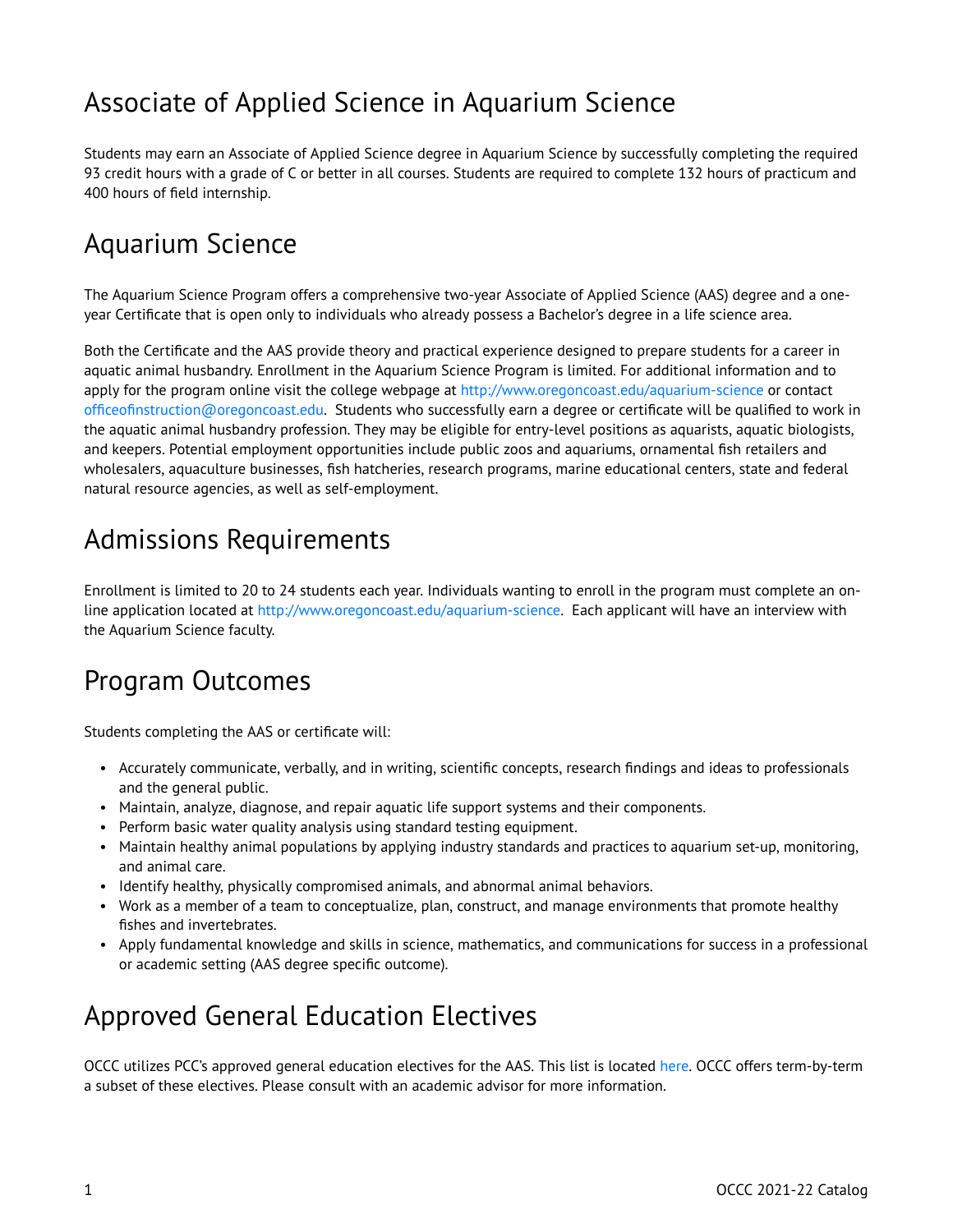# Aquarium Science AAS Program Costs

Information about program costs can be found on the website. Contact Student Services at 541-867-8503 to find out about financial aid eligibility.

Program: [Aquarium Science](http://catalog.oregoncoastcc.org/aquarium-science)  Type: AAS Degree

#### Term 1

| Item #  | Title                            | <b>Credits</b> |
|---------|----------------------------------|----------------|
| AQS 100 | Introduction to Aquarium Science |                |
| BI 101  | Biology                          |                |
| WR 121  | <b>English Composition</b>       |                |
| MTH 95  | Intermediate Algebra             |                |

#### Term 2

| Item #         | Title                                | Credits |
|----------------|--------------------------------------|---------|
| AQS 110        | Aquarium Science Practicum 1         |         |
| <b>BI 102</b>  | Biology                              |         |
| <b>PSY 101</b> | Psychology and Human Relations       |         |
| <b>WR 227</b>  | Technical and Professional Writing 1 |         |
| AQS 173        | Water Chemistry in Aquatic Systems   |         |

### Term 3

| Item#         | Title                              | <b>Credits</b> |
|---------------|------------------------------------|----------------|
| AQS 111       | Aquarium Science Practicum 2       |                |
| AQS 165       | Current Issues in Aquarium Science |                |
| AQS 216       | Elasmobranch Husbandry             |                |
| AQS 220       | Biology of Captive Invertebrates   |                |
| AQS 252       | Exhibits and Interpretation        |                |
| <b>BI 103</b> | Biology                            |                |

#### Term 4

| Item #         | Title                                    | <b>Credits</b> |
|----------------|------------------------------------------|----------------|
| AQS 215        | Biology of Captive Fishes                |                |
| AQS 240        | Life Support System Design and Operation |                |
| <b>AQS 245</b> | Animal Husbandry in a Research Capacity  |                |
|                | 4 Credits Arts and Letters Elective      |                |
|                | General Elective (1 Credit)              |                |